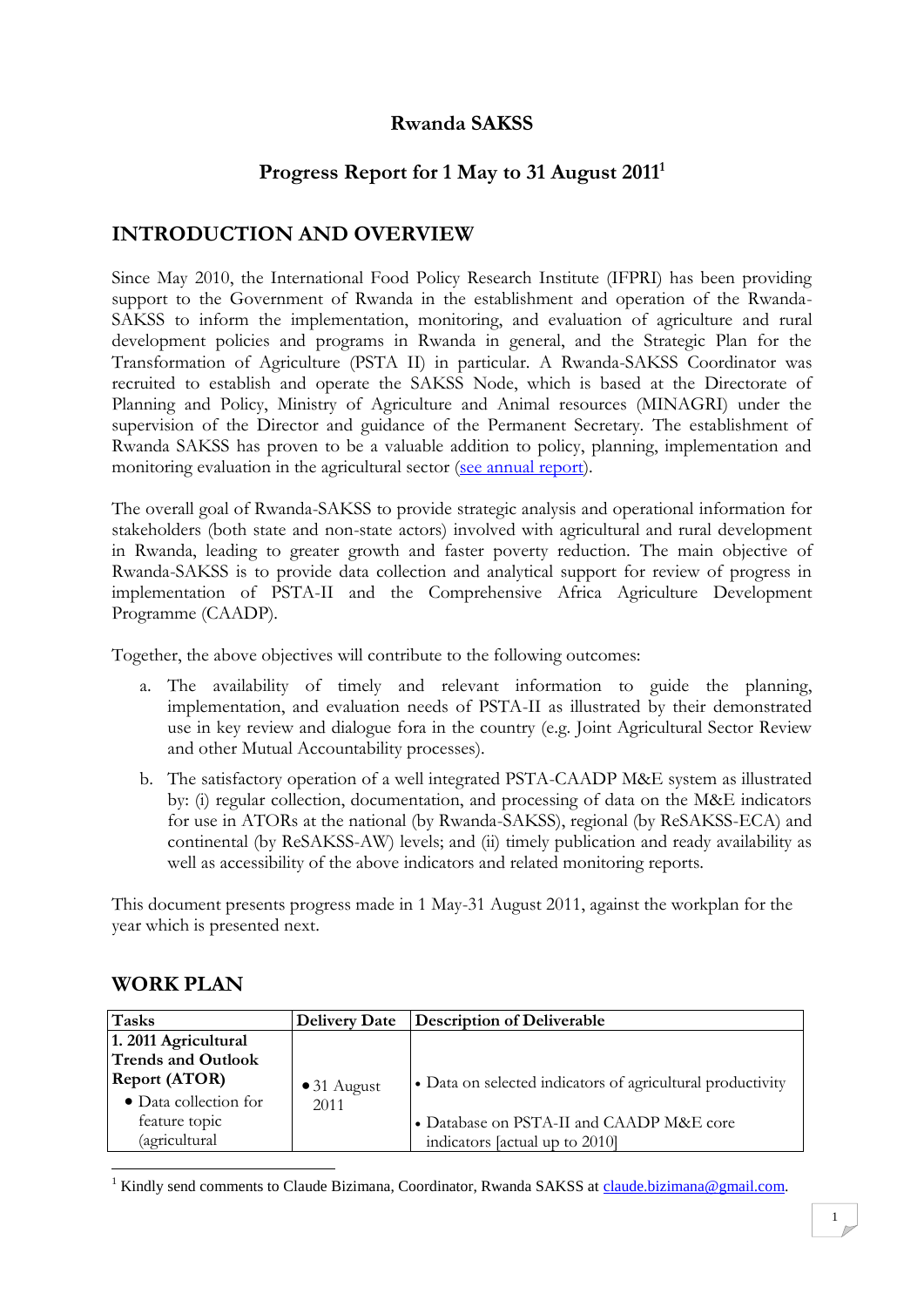| productivity)<br>· Data collection on<br>PSTA-II and CAADP<br>M&E indicators<br>• Analysis & write-up<br>on feature topic<br>(agricultural<br>productivity)<br>• Analysis & write-up<br>on ATOR | • 30 September<br>2011<br>$\bullet$ 15 September<br>2011<br>$\bullet$ 30 November<br>2011 | · Report on agricultural productivity, including analysis of<br>successful and failed agricultural projects<br>• Report on status and trends in PSTA-II and CAADP<br>M&E indicators |
|-------------------------------------------------------------------------------------------------------------------------------------------------------------------------------------------------|-------------------------------------------------------------------------------------------|-------------------------------------------------------------------------------------------------------------------------------------------------------------------------------------|
| 2. Technical Assistance                                                                                                                                                                         | End of month                                                                              | Via technical working groups, committees, projects, etc.,                                                                                                                           |
| (TA) to MINAGRI and                                                                                                                                                                             | report on                                                                                 | report on nature of assignments and accomplishments                                                                                                                                 |
| other agricultural policy<br>analysis units and review                                                                                                                                          | activities and<br>outputs, and                                                            |                                                                                                                                                                                     |
| processes in the country                                                                                                                                                                        | challenges                                                                                |                                                                                                                                                                                     |
| 3. Capacity                                                                                                                                                                                     | End of month                                                                              | Report on purpose, topic and tools used for capacity                                                                                                                                |
| Strengthening of                                                                                                                                                                                | report on                                                                                 | strengthening activities; and number of people trained by                                                                                                                           |
| MINAGRI and other                                                                                                                                                                               | activities and                                                                            | institutional affiliation, gender, etc.                                                                                                                                             |
| agricultural policy analysis                                                                                                                                                                    | outputs, and                                                                              |                                                                                                                                                                                     |
| units in the country                                                                                                                                                                            | challenges                                                                                |                                                                                                                                                                                     |
| 4. Communications via                                                                                                                                                                           | End of month                                                                              | Communication products that are integrated with the                                                                                                                                 |
| Rwanda-SAKSS                                                                                                                                                                                    | report on                                                                                 | ReSAKSS website, but independently managed and                                                                                                                                      |
| newsletter, policy briefs,                                                                                                                                                                      | activities and                                                                            | continuously updated by Rwanda-SAKSS-SA with                                                                                                                                        |
| seminars, etc. to inform                                                                                                                                                                        | outputs, and                                                                              | knowledge products, news, events, and other information                                                                                                                             |
| implementation of PSTA-                                                                                                                                                                         | challenges                                                                                | relevant to PSTA-II and CAADP implementation in the                                                                                                                                 |
| II and CAADP                                                                                                                                                                                    |                                                                                           | country                                                                                                                                                                             |
| 5. Occasional analysis                                                                                                                                                                          |                                                                                           | Research topics, tasks, deliverables and delivery dates                                                                                                                             |
| and papers                                                                                                                                                                                      |                                                                                           | shall:                                                                                                                                                                              |
|                                                                                                                                                                                                 |                                                                                           | • be agreed upon with PS and Director of Planning and<br>Policy, MINAGRI;                                                                                                           |
|                                                                                                                                                                                                 |                                                                                           | • fall within the mandate and competence of Rwanda-<br>SAKSS; and                                                                                                                   |
|                                                                                                                                                                                                 |                                                                                           | • not compete for the resources allocated for other tasks<br>and deliverables cited above.                                                                                          |

### **PROGRESS**

#### **1. Annual Trends and Outlook Report**

The month of May 2010 was devoted to the 2010 report revision based on ReSAKSS-ECA comments whereas the remaining months were dedicated to the preparation of a dissemination workshop for the report in Rwanda among the stakeholders. The workshop is planned to take place in Kigali on 14 September 2011 (see workshop program in Appendix 1).

Data collection for the 2011 Trends report has already started with the government budget for the financial year 2011/2012. Expenditures by development partners and the private sector are also being analyzed.

#### **2. Technical Assistance**

Much time for this task has been devoted to the following activities: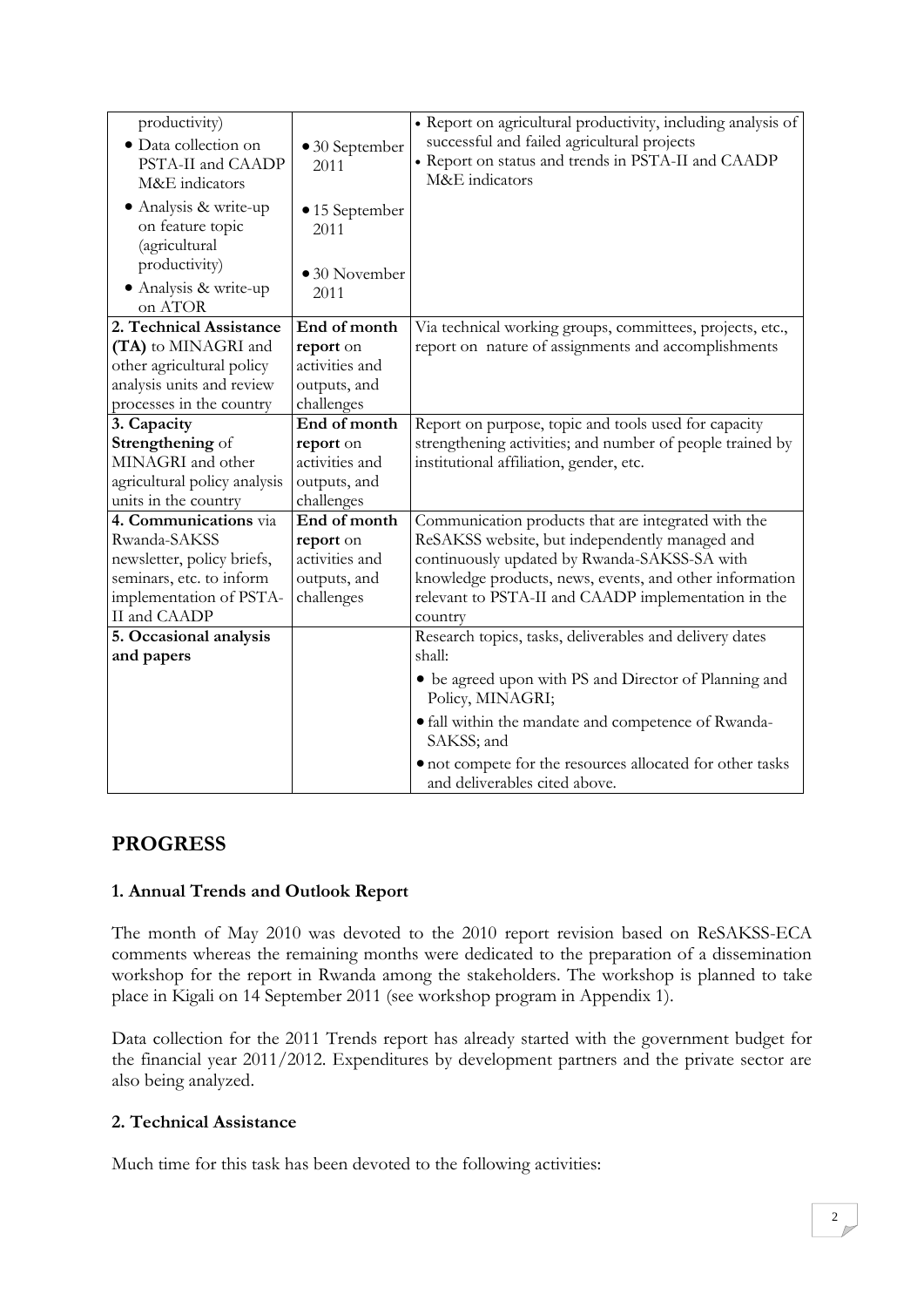#### **2.1 Assessment of the agricultural statistics system in collaboration with NISR**

The SAKSS Coordinator is leading a MINAGRI team that works closely with the National Institute of Statistics of Rwanda (NISR) on improving the agriculture statistics system, as a result had several meetings with an AfDB mission to Rwanda on the following. The need expressed of setting up a network of agricultural statistics partners becomes a key activity of the country SAKSS to taking part in the improvement of the agricultural statistics system. For the country SAKSS, this involves the participation of its Coordinator to ensuring capacity strengthening of MINAGRI in providing the expertise needed.

The Government of Rwanda, through the National Institute of Statistics of Rwanda (NISR) requested AfDB's technical assistance in order to help "*assessing the current agricultural statistics system including staffing in various institutions, quality and relevance of statistics produced*". The mission was undertaken from 26 July to 05 August 2011 and had regular working meetings with major agricultural data producers and users, including the Rwanda SAKSS node in the Planning Unit, MINAGRI with a main purpose of building the capacity of MINAGRI to produce regular, high quality, sustainable, harmonized and cost-effective crop production statistics for food security monitoring, programme evaluation, national accounting and other purposes, within the limited resources constraints.

With regards to the main outcomes of the meeting, the country SAKSS would have to plan in the coming months the following, and not limited to:

- o Take part in the preparation of the agricultural survey (2012-2013) in collaboration with NISR;
- o Seek technical assistance to MINAGRI staff in agricultural census undertaking and methodological preparation of the agriculture census and integrated survey system;
- o Be in a technical committee in charge of creating Sectoral Working Groups (SWGs) which should operate at a strategic or planning level with respect to statistical coordination;
- o In connection with the usual crop assessments that are annually conducted by MINAGRI, review the methodology, especially regarding the sampling method, the sample size (about 2,500 households), area measurement, crop production estimates, etc.

#### **2.2 Food and Nutrition Security Monitoring System - round 3 data collection**

The SAKSS Coordinator is a member of a technical team preparing the Food and Nutrition Security Monitoring System (FNSMS) survey. Responsibilities of the team include the preparation of the work plan, field work, training of enumerators and supervisors, debriefing and data analysis as well as report writing.

The FNSMS survey tracks and reports household food and nutrition insecurity by conducting trend analysis and early detection of emerging food security and nutrition concerns. Two previous rounds have been conducted in September 2010 and March 2011. The third round of FNSMS survey will be conducted from 4 to 20 September 2011.

MINAGRI is the leading agency in partnership with the Ministry of Health, Ministry of Local Government, NISR, WFP, UNICEF, FAO, FEWSNET, and World Vision Rwanda. The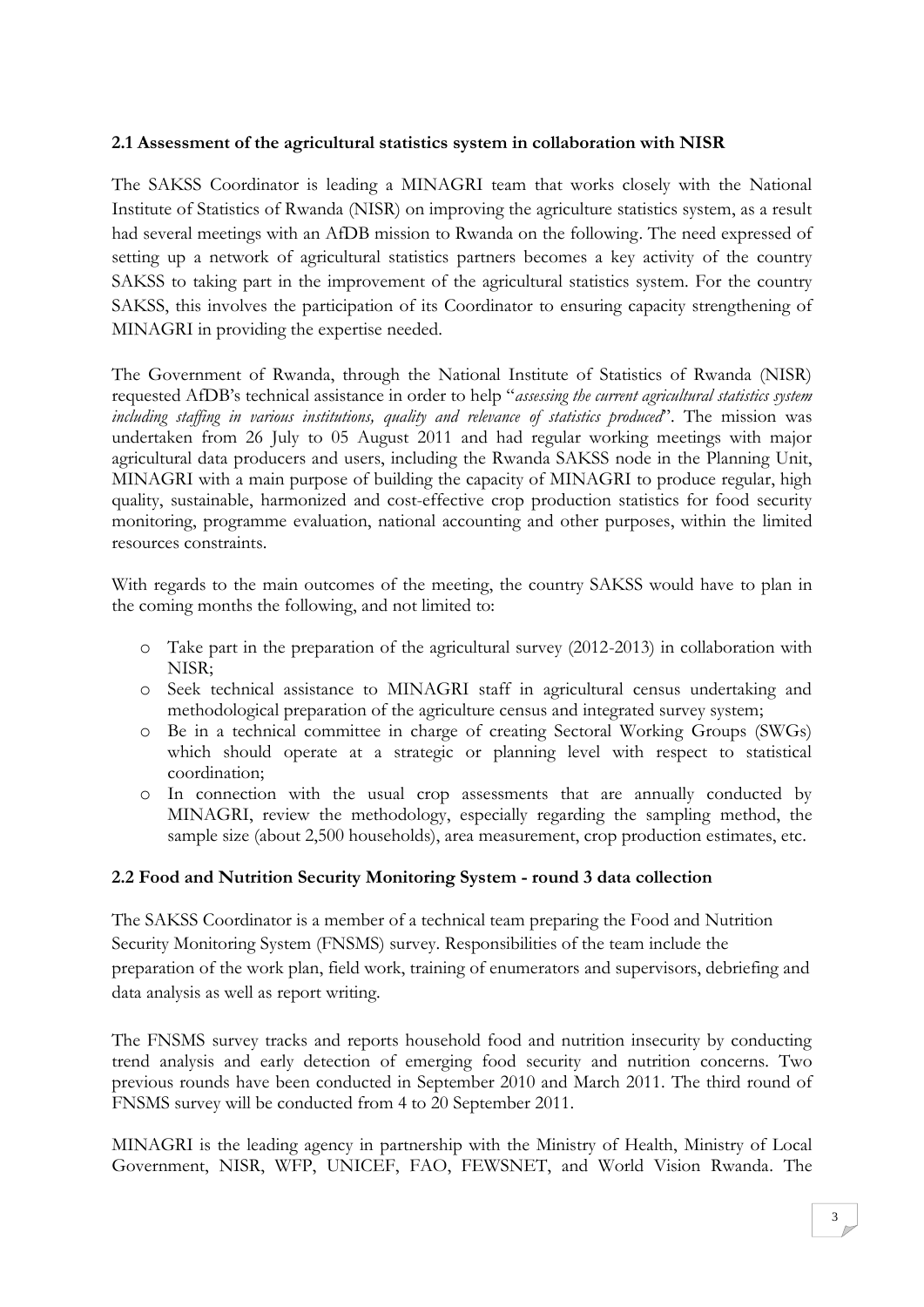objectives of the FNSMS are to provide timely and relevant information for decision-makers on the food and nutrition situation of households in Rwanda on key questions:

- 1. Is there a food security / nutrition crisis posing immediate or short-term risks to lives and/or livelihoods?
- 2. Is there a need for more thorough assessment? If yes, when, where, which focus?

#### **2.3 Monitoring and Evaluation**

The M&E unit in MINAGRI, in collaboration with the SAKSS Coordinator, is developing a new M&E framework for the ministry to track progress in implementation and outcomes of EDPRS and PSTA II. As the PSTAII ends in 2012, the SAKSS Coordinator was requested to develop ToRs for designing the PSTA III.

#### **2.4 Public Expenditure Review [PER] in the Agricultural Sector**

*Rwanda SAKSS is coordinating, on behalf of MINAGRI, a group of consultants undertaking the PER in the Agricultural Sector in Rwanda from 2008 to June 2011.* 

The PER helps to analyze the extent to which policy priorities are effectively implemented in practice through budget allocation in order to increase the effectiveness and efficiency of public spending. In a general sense, the PER involves analysis of the extent to which policy priorities are effectively implemented in practice through budget allocation in order to increase the effectiveness and efficiency of public spending. In specific terms, the consultants are undertaking a systematic analysis of the available data sets on allocation and management of Agricultural sector expenditures covering the period January, 1<sup>st</sup> 2008 up to June 30th 2010.

Apart from reviewing the inception report, the SAKSS coordinator provides support to consultants on the report structure and facilitates the group in reviewing relevant documents and organizing interviews with MINAGRI and other stakeholder officials.

#### **3. Capacity Strengthening Activities**

Much time has been devoted to other activities including the following:

#### **3.1 SAKSS and MAF planning meeting, Dar-Es-Salaam, Tanzania, July 19-21, 2011**

The SAKSS Coordinator participated in the planning meeting for establishing and strengthening strategic analysis knowledge support systems and mutual accountability platforms, Dar-Es-Salaam, Tanzania, 19-21 July 2011 and gave a presentation on existing accountability mechanisms in Rwanda.

The meeting had the following objectives:

- o Discuss countries' experiences and expectations in undertaking M&E and accountability related initiatives;
- o Develop strategies for providing coordinated support to countries in operationalizing and strengthening M&E and accountability systems;
- o Select additional countries for SAKSS and mutual accountability-support; and
- o Develop a roadmap for providing support to countries in the establishment/ strengthening of country SAKSS and of mutual accountability mechanisms.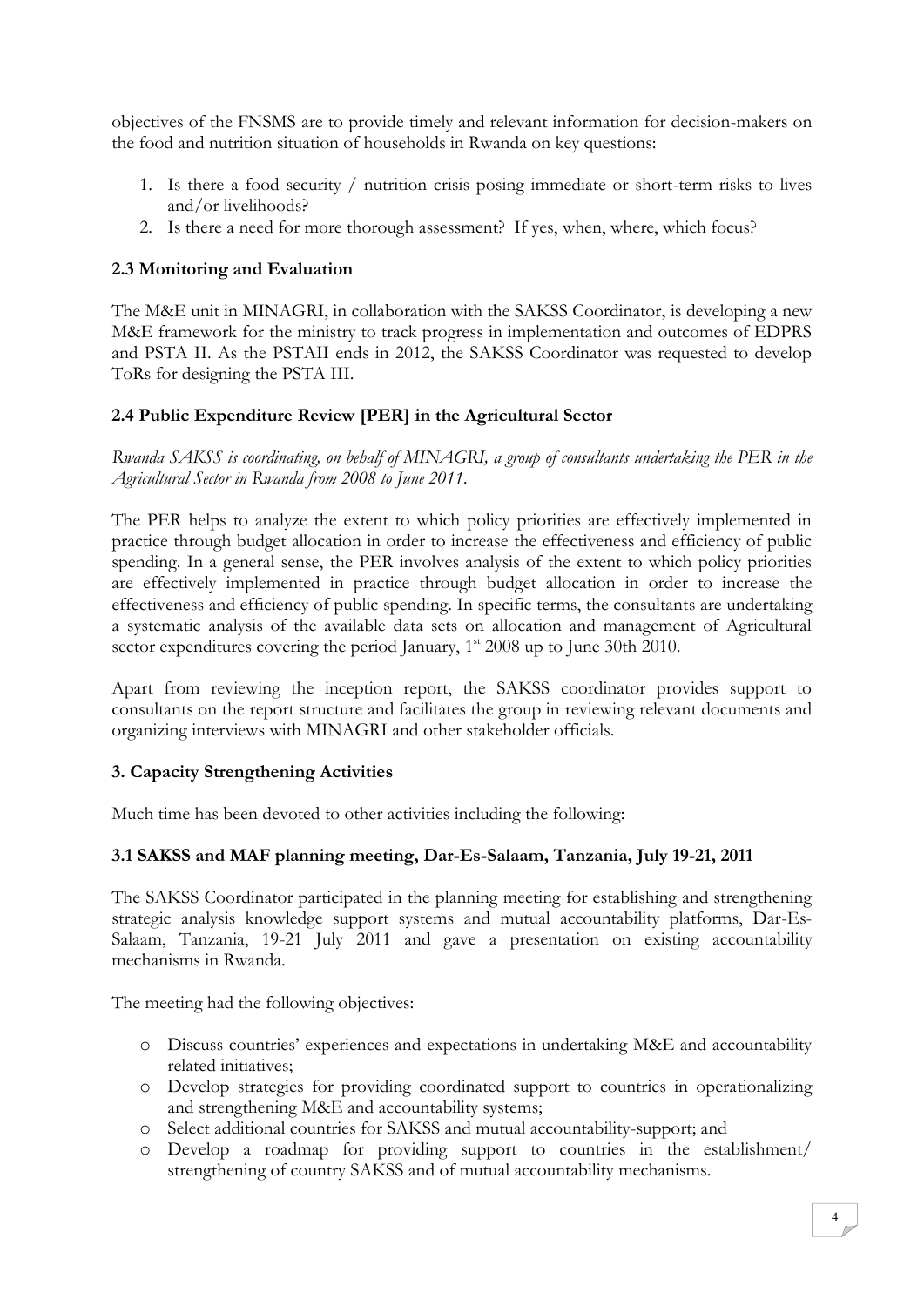#### **3.2 Visit of IFPRI Staff on the Convergence Agenda project**

Rwanda SAKSS completed and sent a data set of 505 household and 30 community level CS-PRO files to IFPRI at the end of April 2011. The data will be used by IFPRI/Rwanda SAKSS for a study entitled: "Households social expenditures and agricultural productivity: Evidence from Rwanda<sup>2</sup>".

IFPRI staff members, Tsitsi Makombe and Samson Dejene travelled to Kigali, Rwanda in late May to clean the data while they had access to hard copy questionnaires. With the help of the country SAKSS coordinator, they checked for coding errors, made necessary corrections, generated new codes when necessary, checked for duplicates, missing data, outliers and various inconsistencies in 505 household and 30 community level data.

Tsitsi Makombe stayed in Rwanda for 2 weeks to finalize the cleaning of all household survey data and the clean data files in STATA format along with DO and LOG files have been made available to the project team via the project web space.

#### **3.3 Participation in a conference call with IFPRI on the Convergence Agenda project**

Participants included researchers from Gottingen University, IFPRI-Dakar & Washington DC staff and country representatives (Burkina Faso, Rwanda and Tanzania).

The agenda included:

Updates by country on village and household surveys, Government expenditure data available and cleaned data posted on basecamphq.com.

Planned activities for rest of year. This will be the primary focus of the Dakar meeting to generate a set of project deliverables as well as a clear plan of how teams and individuals should move forward with their analyses. It was suggested to develop a common methodology that could be followed by each country team for a set of general papers (developed into a monograph), and then give researchers the freedom to develop papers topics that are of particular interest to them.

Logistics and preparations for the Dakar meeting. The meeting is scheduled for 11-12 October 2011 and will take place at IFPRI-Dakar Office with the following goals:

- o Discuss papers that are currently being considered and/or are already drafted
- o Refine methodologies for those papers and others planned

Spend more time on deliverables on the first day when all members are in attendance

#### **3.4 SAKSS Network**

1

<sup>&</sup>lt;sup>2</sup> Brief description of the study: When analyzing human capital investment (health and education) much emphasis has been put on external efforts while farmer's own social expenses are overlooked. However, households are also a relevant unit of analysis for assessing the cost of investment in human capital and these investments decisions entail negotiations between household members. Unlike previous studies, we introduce into the household agricultural production framework explicit human capital production functions that account for households own health and education expenses. To account for direct and indirect effects as well as endogeneity issues, we intend to use a structural equation model which is fit to handle complex relationships among variables.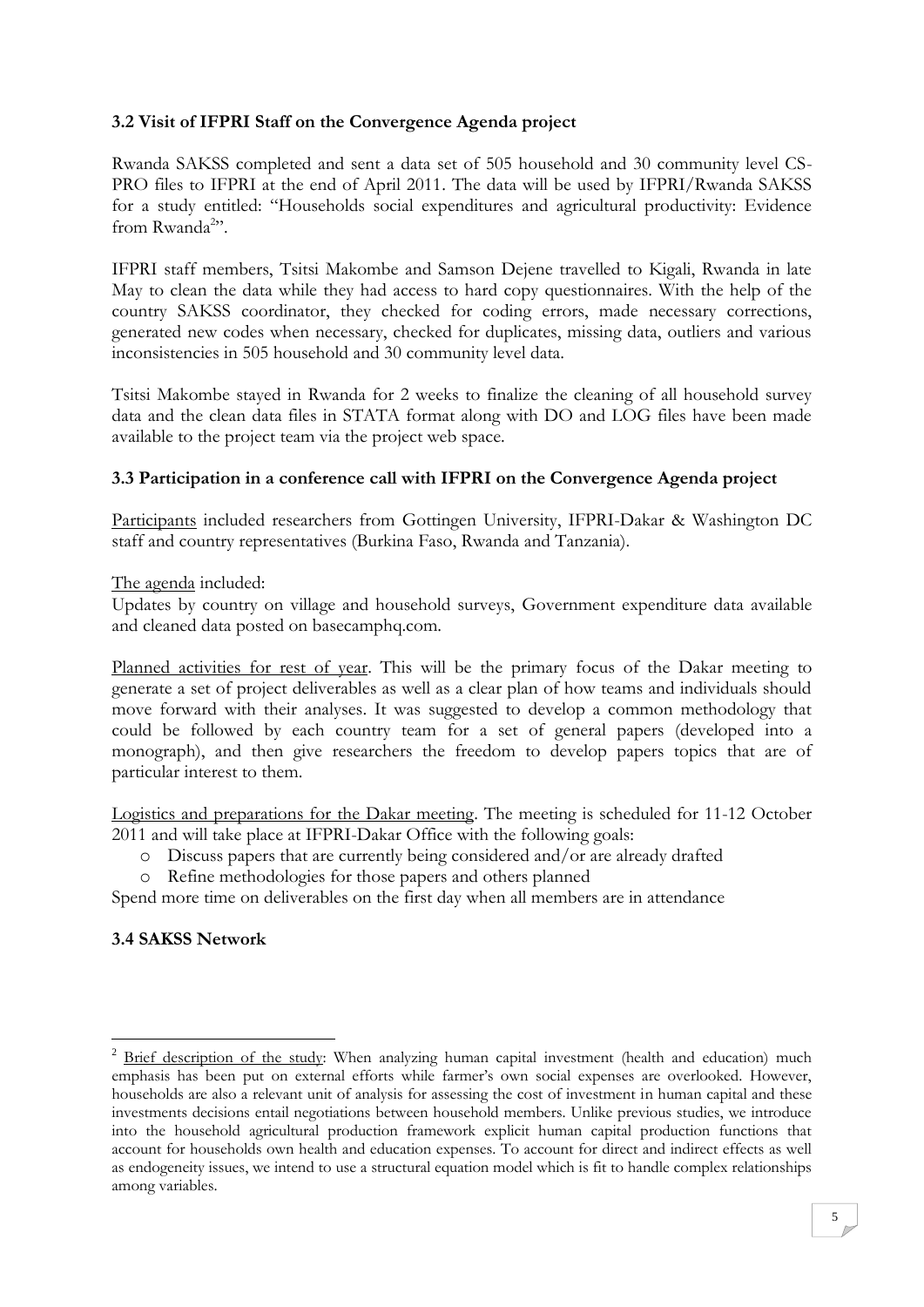Through the Agriculture Sector Working Group meetings, contacts are regularly madeto build partnerships with in-country stakeholders, especially those who can be part of the SAKSS Network.

#### **5. Occasional Papers and Statistical Analyses**

A paper on soil testing and adoption of innovation among coffee producers in selected areas of Rwanda is being prepared by the SAKSS Coordinator given the literature available in MINAGRI. This is in line with the MINAGRI planning unit to avail statistical analyses and also falls within the mandate and competence of the country SAKSS. Results will have implications for development of a sound agricultural policy in Rwanda. This activity will require financial resources for the paper publication in November 2011.